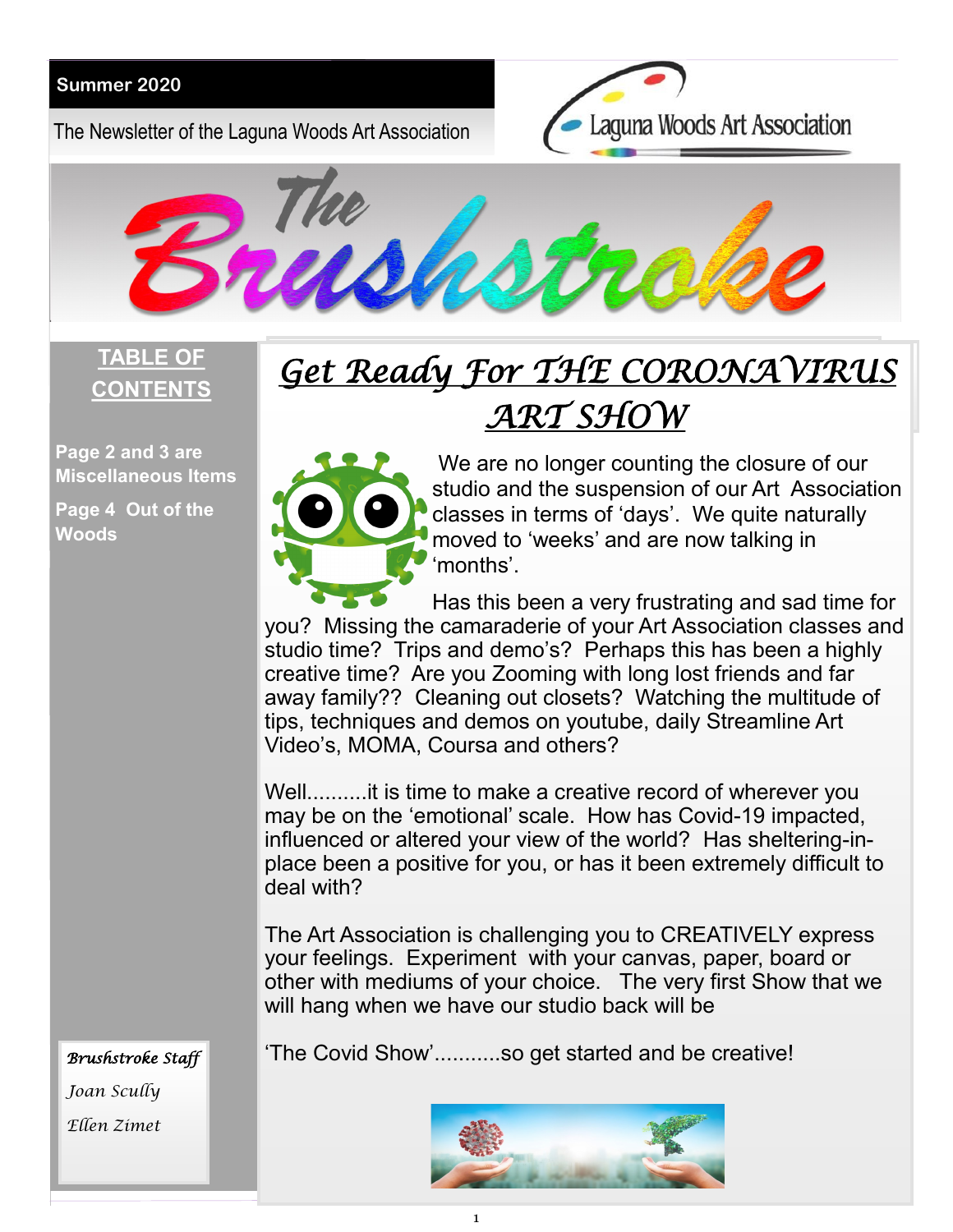#### **Summer 2020**

The Newsletter of the Laguna Woods Art Association





## *Miscellaneous*

## *Membership and Dues*

The Board voted unanimously that all current paid memberships (2020) will roll forward and be effective through December 30, 2021.

#### *Name, Address, e-mail and/or Phone Changes*

If you have experienced ANY changes to your membership information, please bring it to the attention of Joan Sheldon at [joansheldon1@yahoo.com](mailto:joansheldon1@yahoo.com) or 808-721-5075. This is particularly important with your email address. Since this is our primary communication tool, we want everyone to be included. Not receiving emails from the Art Association? Chances are that there is an error or transposed letter/number in your address on record. Are you afraid to share your email address due to privacy concerns? We can make sure you receive a 'blind copy' – this means your address will not be shared or visible to any reader. We CARE about our Members and feel it extra important in these days of Covid-19 to maintain good communication.

### *Studio Update*

We have no additional information regarding re-opening the studios. However, Sabine Bayless is back working at Clubhouse 4 and is available, by appointment, to open the studio to retrieve your artwork if needed. She can be reached from 9:00 am to 4:00 pm daily. Sabine's phone number is 949-597-4291.

## **If everybody wears a mask—maybe we can get back together sooner.**

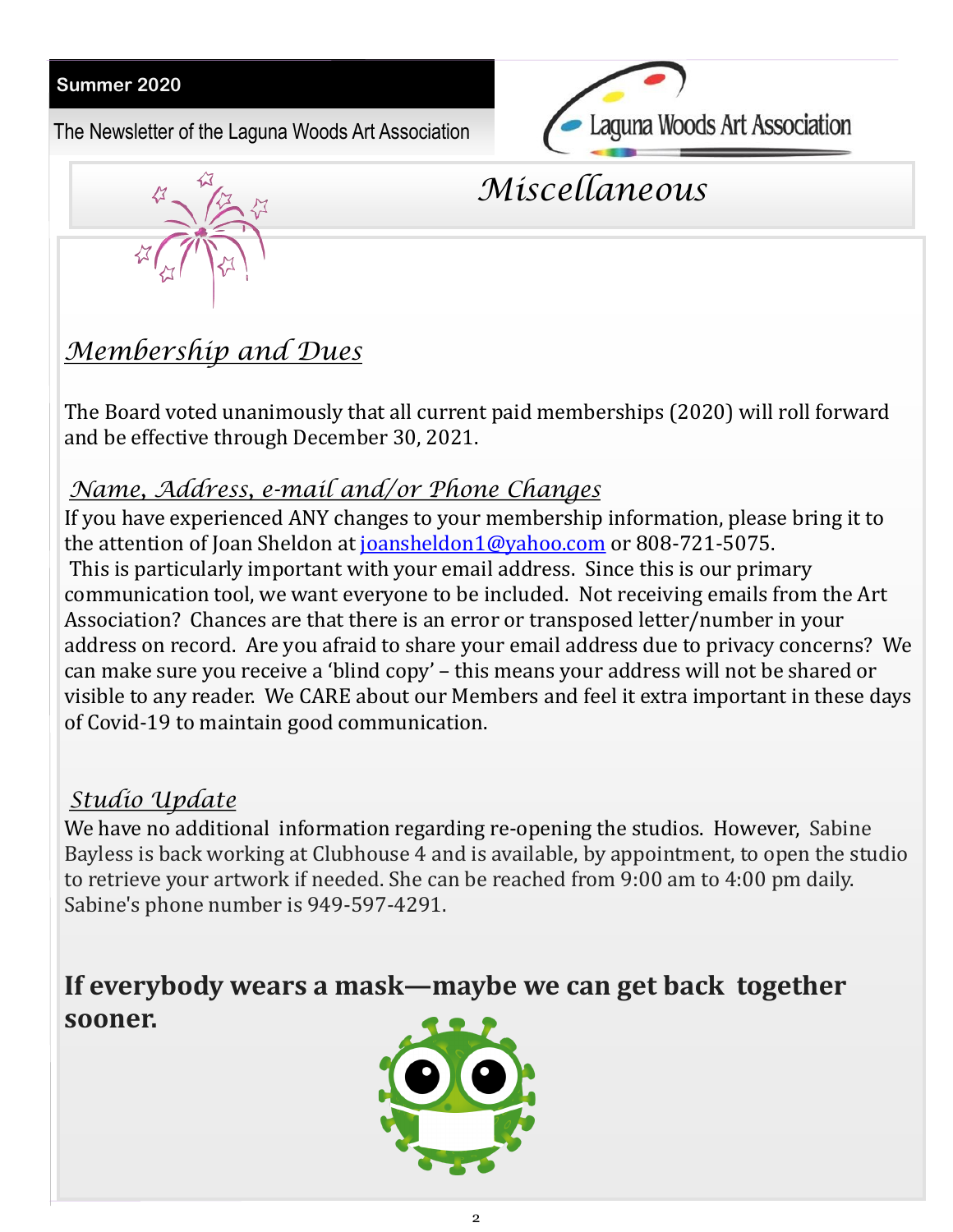The Newsletter of the Laguna Woods Art Association



## *More Miscellany*

#### *Notes from our Librarian*

Hi all art library lovers. Before the world shut down several of you had library books and materials checked out. Since the time to get back together is taking much longer than expected we are asking that you contact Sheila Parsons to arrange to return your books. My email is [sheilaparsons@hotmail.com.](mailto:sheilaparsons@hotmail.com) Also if you are like me, you have spent some of your extra time at home sorting and cleaning out your closets, cabinets and shelves. If you have accumulated a pile of books for donation to the library we can pick those up from you at this time.

Thank you for all your beautiful donations in the past. Our library is truly a treasure for all our members to enjoy. Looking forward to seeing each of you in the days ahead. Sheila Parsons

[sheilaparsons@hotmail.com](mailto:sheilaparsons@hotmail.com)

#### *White Elephant—*

Yes, we will be having a White Elephant Sale. The date and location is next to impossible to nail down at present. In the meantime Deirdre will manage the collection and storage of your donated items. So......take a second or third LOOK and clean out those unused art materials. You will feel better and be more creative!

### *Passing of Lois Appelbaum*

For those of you who were unaware, the Art Association lost a real hero recently. Lois served as President for three years (2005 through 2007) following a reduction in membership, dwindling studio use and GRF considering a proposal to utilize the studio for Saddleback Emeritus classes. She proceeded to convince management that the Art Association would greatly increase the number of residents using the studio by holding our own ongoing Art Association classes taught by many of our talented artists who were residents as well as Art Association members. Through her efforts we enjoy the daily use of our beautiful studio today (pre-pandemic).